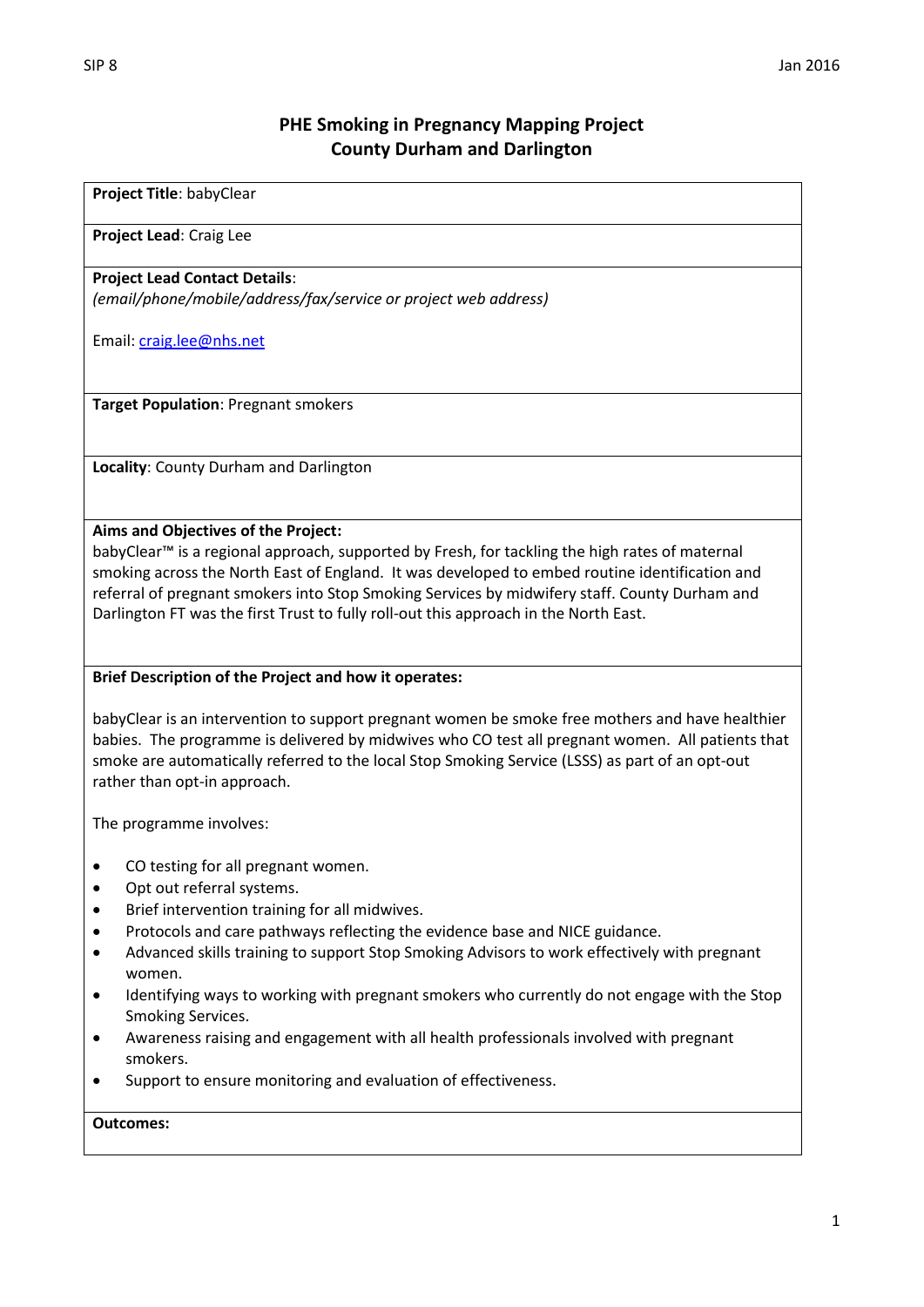120 midwives/midwifery staff were trained in a standardised three-minute intervention at booking. As part of this training, they received carbon monoxide monitors and all associated leaflets/resources. CO monitors are uniquely numbered to allow tracking of referral rates.

10 Stop Smoking Service administrative staff attended a one-day lead management training session and 33 stop smoking advisors who work with pregnant smokers attended one/two day skills training.

15 midwives have been trained to deliver a more intensive risk perception intervention at the 12 week dating scan, highlighting the risk from continued smoking in pregnancy.

Implementation involved regular meetings with key strategic partners, including the Head of Midwifery, senior midwifery staff, SSS commissioners and providers. Formal approval also obtained from the FT Chief Executive to adopt this approach across the Trust. The local SSS pregnancy lead has managed the day to day process locally, post-implementation, ensuring that all midwives are routinely using their CO monitors at booking, and providing training updates.

- Since full local rollout of babyClear by the end of Quarter 2, 2013/14, the Stop Smoking Service saw a 41% rise in the number of quit dates set by pregnant women, compared to 2012/13 levels.
- This converted to a 43% year on year rise in the number of successful, pregnant 4-week quitters over that same period.
- Over 2013/14 as a whole, the Durham SSS received over 1,870 referrals of pregnant smokers, which represented 45% of ALL referrals into the service that year.
- The risk perception intervention at dating scan (aimed at smokers who declined support previously) has seen 1 in 7 of referred women successfully quitting with Stop Smoking Service support.

**Relationship to current evidence base:**

## **Evaluation**:

Newcastle and Teesside Universities are conducting a long-term evaluation of the project which will look at the impact of babyClear on things such as birth outcomes, and the impact on staff attitudes. Results are expected imminently.

**Costs**:

## **Commissioning arrangements and timescale**

**Any other points the interviewee wishes to make**:

- Securing the highest levels of strategic support within the Trust can help overcome any minor issues, and regular communication between all parties is essential.
- Delivery of tailored training sessions for all staff involved in pathway (midwives, advisors, administrative staff) is vital to improving skills and awareness.
- Head of Midwifery support is crucial in securing attendance from midwifery staff at training. Basic sessions should last no more than 2 hours.